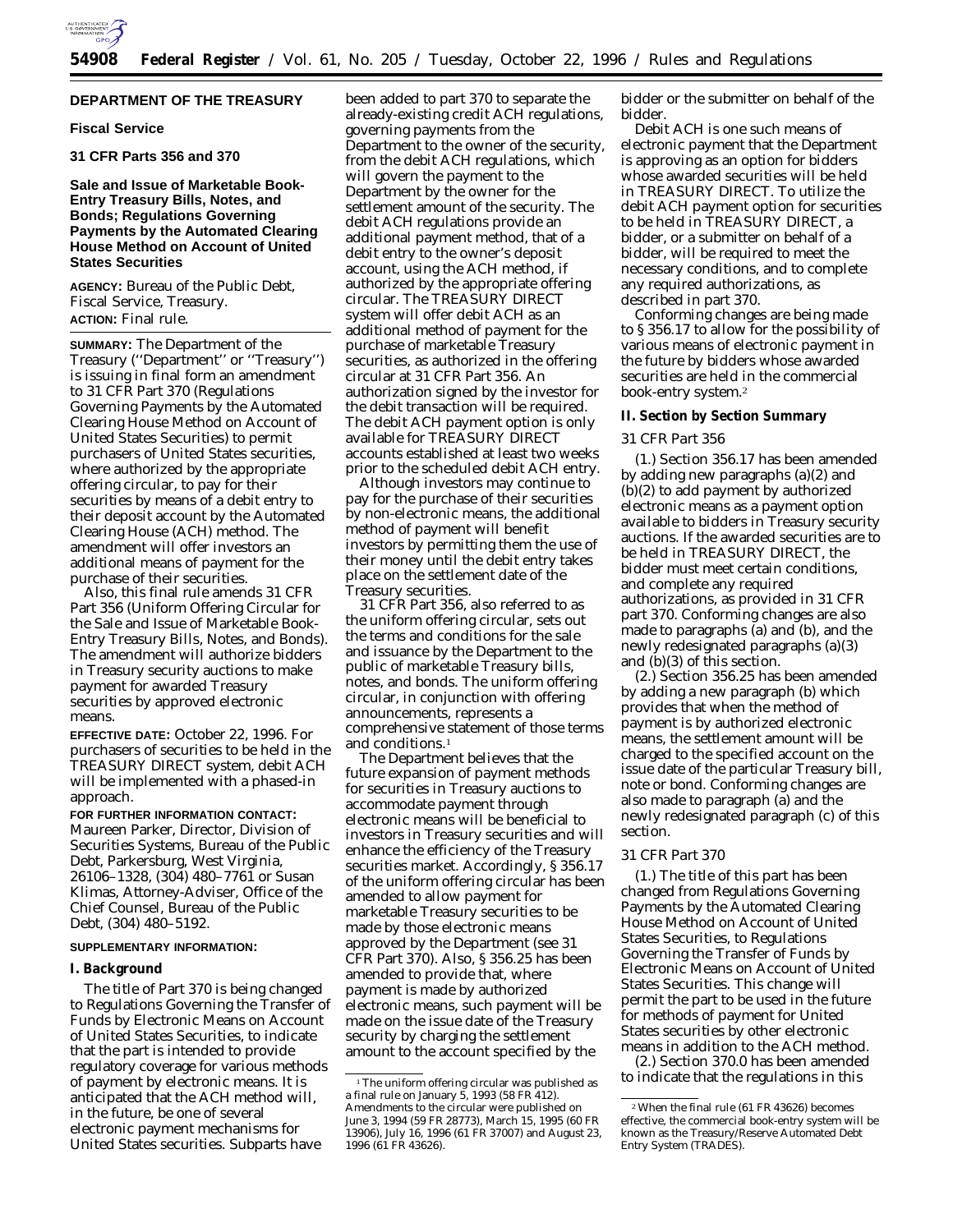part apply to the electronic transfer of funds where employed by the Bureau of the Public Debt (Public Debt) in connection with United States securities, except where otherwise provided. Previously, the section indicated that the part applies to the ACH method of payment where employed by Public Debt in connection with United States securities. The amendment indicates the potential for the future expansion of the part should Public Debt choose to use other electronic means in connection with United States securities.

(3.) Subparts have been added to separate the credit and debit ACH sections. Subpart A contains general information which will apply to the entire part.

(4.) Section 370.1 has been amended to redefine several terms used in the section and to add appropriate definitions. The definition of deposit account has been expanded from the account maintained at a financial institution specified by a recipient into which ACH payments under this part are to be made, to the account into which either payments or debit entries under this part are to be made.

Entry has been defined as an order or request for the deposit of money to the deposit account of an owner (a credit entry) or for the payment of money from the deposit account of an owner (a debit entry).

A definition of payment has been added to clarify that where used in this part, payment means the transfer of funds from the Department to the deposit account of the owner. A definition of settlement date has been added.

(5.) Subpart B has been added to the regulations to indicate that this subpart contains provisions applicable to payments under the ACH method, and applies to payments from the Department on account of United States securities. Sections have been renumbered to fit the new structure of the part, and to provide space for the addition of future sections, if necessary.

(6.) Former § 370.2 through and including § 370.11 have been renumbered as § 370.5 through § 370.14.

(7.) The title of former § 370.12, Other payments, has been changed to indicate that this section refers to other payments by the ACH method, and renumbered as § 370.15.

(8.) The former § 370.13, Waiver of regulations, has been moved to subpart D, and will be renumbered as § 370.30.

(9.) The former § 370.14, Liability of Department and Federal Reserve Banks, has been renumbered as § 370.16.

(10.) Subpart C has been added to provide a structure to contain the regulations covering debit entries by the ACH method.

(11.) Section 370.20, Designation of a financial institution to receive debit ACH entries, provides that an owner of a security shall designate the financial institution and the deposit account within that institution which will receive the debit ACH entries. For securities that will be held in the TREASURY DIRECT system, the designation will be made using the ACH information provided in the TREASURY DIRECT tender for the direct deposit of payments for that account. In the TREASURY DIRECT system, the purchaser must receive the debit entries in the same deposit account which has been designated to receive payments of principal and interest from the TREASURY DIRECT system by credit entries. This means that the purchaser may not designate one account to receive payments by the ACH method and another account to pay for securities, but must use the same account for both transactions. The TREASURY DIRECT account must have been established at least two weeks prior to the scheduled debit ACH entry. Written authorization for the debit must be provided by the purchaser.

(12.) Section 370.21, Agreement of the financial institution, provides that the acceptance and handling by a financial institution of a debit entry constitutes its agreement to this subpart.

(13.) Section 370.22, Prenotification, provides the procedures for prenotification messages for debit ACH, if a prenotification message is sent.

(14.) Section 370.23, Responsibility of financial institution, sets forth the responsibilities of the financial institution designated to receive a debit entry.

(15.) Section 370.24, Handling of debit entries by Federal Reserve Banks, provides that the Federal Reserve Banks, as the fiscal agents of the United States, shall initiate a debit to the owner's account in accordance with the instructions of the owner.

(16.) Section 370.25, Liability of Department and Federal Reserve Banks, provides that the Department, which includes the Capital Area Servicing Center, and the Federal Reserve Banks shall not be liable for any action taken in accordance with the information furnished by the owner as to the debit entry.

(17.) Subpart D has been added to accommodate those provisions which apply equally to all subparts contained in this part.

(18.) Section 370.30, Waiver of regulations, is the former § 370.13, which has been moved and renumbered.

(19.) The former § 370.15 Supplements, amendments or revisions, has been redesignated § 370.31. The phrase payments made by ACH has been changed to the transfer of funds by electronic means.

#### **Procedural Requirements**

It has been determined that this final rule does not meet the criteria for a ''significant regulatory action,'' as defined in Executive Order 12866. Therefore, the regulatory review procedures contained therein do not apply.

This rule relates to matters of public contract and procedures for U.S. securities. Accordingly, pursuant to 5 U.S.C. 553(a)(2), the notice, public comment and delayed effective date provisions of the Administrative Procedure Act do not apply. As no notice of proposed rulemaking is required, the provisions of the Regulatory Flexibility Act (5 U.S.C. 601, *et seq.*) do not apply.

There are no new collections of information contained in this Final Rule, and, therefore, the Paperwork Reduction Act (44 U.S.C. 3504(h)) does not apply.

**List of Subjects in 31 CFR Parts 356 and 370**

Bonds, Federal Reserve System, Government securities, Securities, Electronic funds transfer.

Dated: October 8, 1996.

### **Gerald Murphy,**

*Fiscal Assistant Secretary.*

For the reasons set out in the preamble, 31 CFR parts 356 and 370 are amended as follows:

# **PART 356—SALE AND ISSUE OF MARKETABLE BOOK-ENTRY TREASURY BILLS, NOTES, AND BONDS (DEPARTMENT OF THE TREASURY CIRCULAR, PUBLIC DEBT SERIES NO. 1–93)**

1. The authority citation for part 356 continues to read as follows:

**Authority:** 5 U.S.C. 301; 31 U.S.C. 3102, *et seq.*; 12 U.S.C. 391.

2. Section 356.17 is amended by revising the introductory text of paragraphs (a) and (b), redesignating paragraphs  $(a)(2)$  and  $(b)(2)$  as paragraphs  $(a)(3)$  and  $(b)(3)$ , adding new paragraphs  $(a)(2)$  and  $(b)(2)$ , and revising redesignated paragraph (a)(3) and the introductory text of paragraph (b)(3) to read as follows: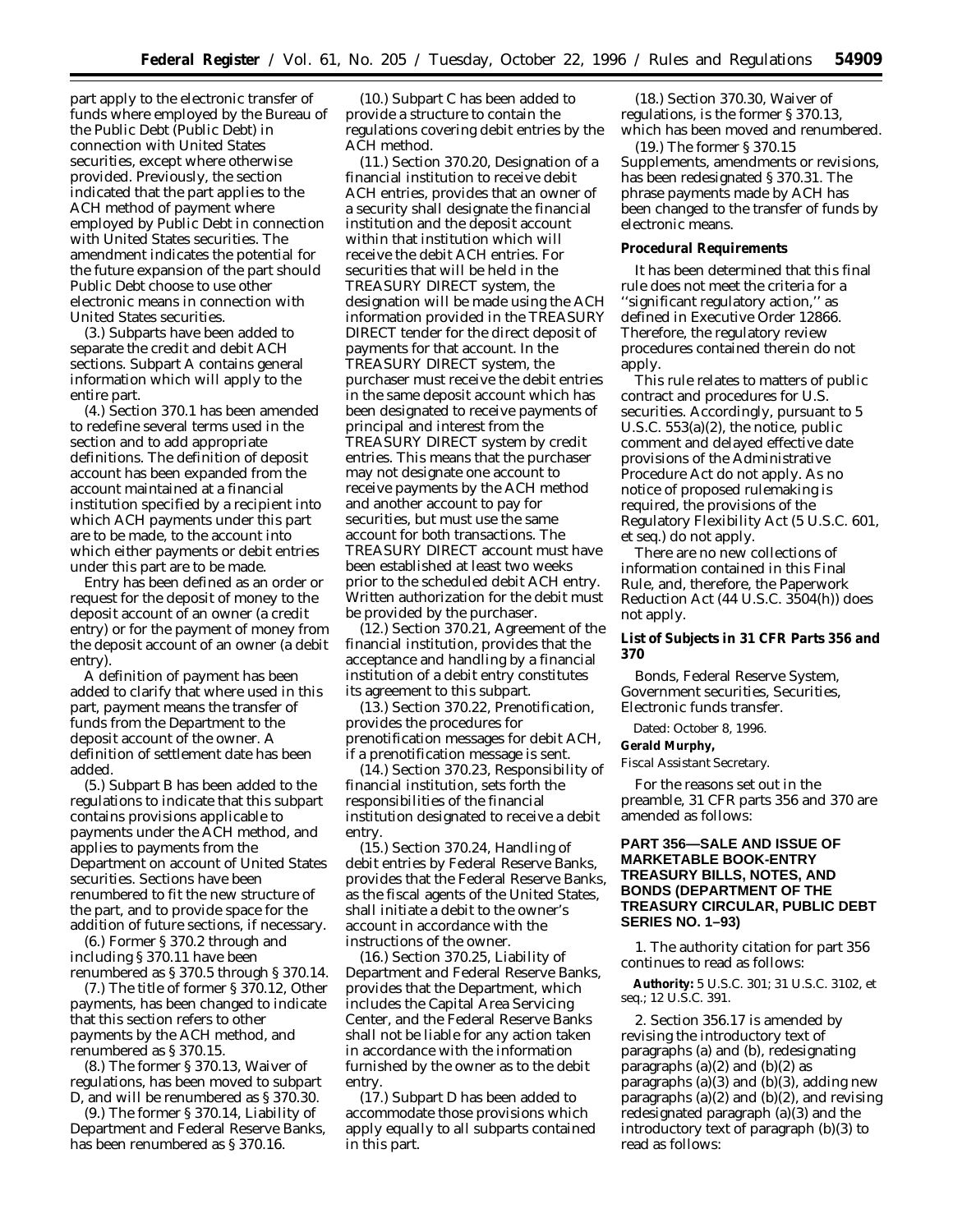# **§ 356.17 Responsibility for payment.**

\* \* \* \* \* (a) *TREASURY DIRECT.* For securities to be held in TREASURY DIRECT, payment of the par amount and announced accrued interest, if any, must be submitted with the tender unless other provisions have been made, such as payment by an authorized electronic means providing for immediately available funds or payment by charge to the funds account of a depository institution.

 $*$  \* \*

(2) Payment by authorized electronic means. Payment may be made by electronic means approved by the Department, provided the bidder, or the submitter on behalf of the bidder, has met the necessary conditions and has satisfactorily completed any required authorizations for such means of payment, in accordance with 31 CFR part 370.

(3) Authorized charge to a funds account. If a depository institution or dealer submits a tender for a TREASURY DIRECT bidder and payment is not submitted with the tender or made by an authorized electronic means, an authorization from a depository institution to charge the institution's funds account at a Federal Reserve Bank must be on file with the Bank to which the tender was submitted.

(b) Commercial book-entry system. For securities to be held in the commercial book-entry system, payment of the par amount and announced accrued interest, if any, must be submitted with the tender unless other provisions have been made, such as by payment by an authorized electronic means providing for immediately available funds or by charge to the funds account of a depository institution.

\* \* \* \* \*

(2) Payment by authorized electronic means. Payment may be made by electronic means approved by the Department, provided the bidder, or the submitter on behalf of the bidder, has met the necessary conditions, and has satisfactorily completed any required authorizations, for such means of payment.

(3) Authorized charge to a funds account. Where payment is not submitted with the tender or made by an authorized electronic means, an authorization to charge the funds account of a depository institution must be provided as follows.

\* \* \* \* \*

3. Section 356.25 is amended by redesignating paragraph (b) as paragraph (c), adding a new paragraph (b), and

revising the introductory text of paragraphs (a) and (c), to read as follows:

## **§ 356.25 Payment for awarded securities.**

\* \* \* \* \* (a) Payment with tender. When payment is made with the tender as provided for in § 356.17 (a)(1) and (b)(1), settlement is accomplished as follows:

\* \* \* \* \* (b) Payment by authorized electronic means. Where the method of payment is by an authorized electronic means as provided for in § 356.17 (a)(2) or (b)(2), the settlement amount will be charged to the specified account on the issue date.

(c) Payment by authorized charge to a funds account. Where the submitter's method of payment is an authorized charge to the funds account of a depository institution as provided for in §§ 356.17 (a)(3) or (b)(3), the settlement amount will be charged to the specified funds account on the issue date.

\* \* \* \* \*

# **PART 370—REGULATIONS GOVERNING THE TRANSFER OF FUNDS BY ELECTRONIC MEANS ON ACCOUNT OF UNITED STATES SECURITIES**

1. The authority citation for part 370 continues to read as follows:

**Authority:** 31 U.S.C. Chapter 31.

2. The heading of Part 370 is revised to read as set forth above.

3. Section 370.0 is revised to read as follows:

#### **§ 370.0 Applicability.**

The regulations in this part apply to the transfer of funds by electronic means where employed by the Bureau of the Public Debt in connection with United States securities, except as otherwise provided.

4. Sections 370.1 through 370.4 are designated as Subpart A and a heading for subpart A is added to read as follows:

## **Subpart A—General Information**

5. Section 370.1 is amended by revising the definitions for deposit account, financial institution, and owner, and adding definitions for entry, payment, and settlement date to read as follows:

#### **§ 370.1 Definitions.**

\* \* \* \* \* *Deposit account* means the account maintained at a financial institution specified by a recipient into which ACH credit or debit entries under this part are to be made.

*Entry* means an order or request for the deposit of money to the deposit account of an owner (a credit entry) or for the payment of money from the deposit account of an owner (a debit entry).

*Financial institution* means, for purposes of this part, an institution which processes the transfer of funds by authorized electronic means.

*Owner* means the individual(s) or entity in whose name(s) a security is registered and who is authorized under the appropriate subparts of this title to request that the security be transferred, reissued, reinvested, exchanged or paid.

*Payment* means, for the purpose of this part, the deposit of money from the Department to the deposit account of the owner.

\* \* \* \* \* *Settlement Date* means the date an exchange of funds with respect to an entry is reflected on the books of the Federal Reserve Bank(s). The settlement date will in most cases be the same as the issue date of a security held in the TREASURY DIRECT system.

## **§§ 370.13 and 370.15 [Redesignated]**

6. Sections 370.13 and 370.15 are redesignated as §§ 370.30 and 370.31.

### **§§ 370.2–370.12 and 370.14 [Redesignated]**

\* \* \* \* \*

7. Section 370.14 is redesignated as section 370.16; sections 370.2 through 370.12 are redesignated as sections 370.5 through 370.15 respectively.

8. The heading of the newly redesignated section 370.15 is revised as set forth below:

## **§ 370.15 Other payments by the ACH method.**

\* \* \* \* \* 9. Newly redesignated sections 370.5 through 370.16 are designated as Subpart B and a heading for subpart B is added to read as follows:

### **Subpart B—Credit ACH Entries**

10. Subpart C is added to read as follows:

### **Subpart C—Debit ACH Entries**

Sec.

- 370.20 Designation of a financial institution to receive debit ACH entries.
- 370.21 Agreement of the financial institution.
- 370.22 Prenotification.
- 370.23 Responsibility of financial institution.
- 370.24 Handling of debit entries by Federal Reserve Banks.
- 370.25 Liability of Department and Federal Reserve Banks.